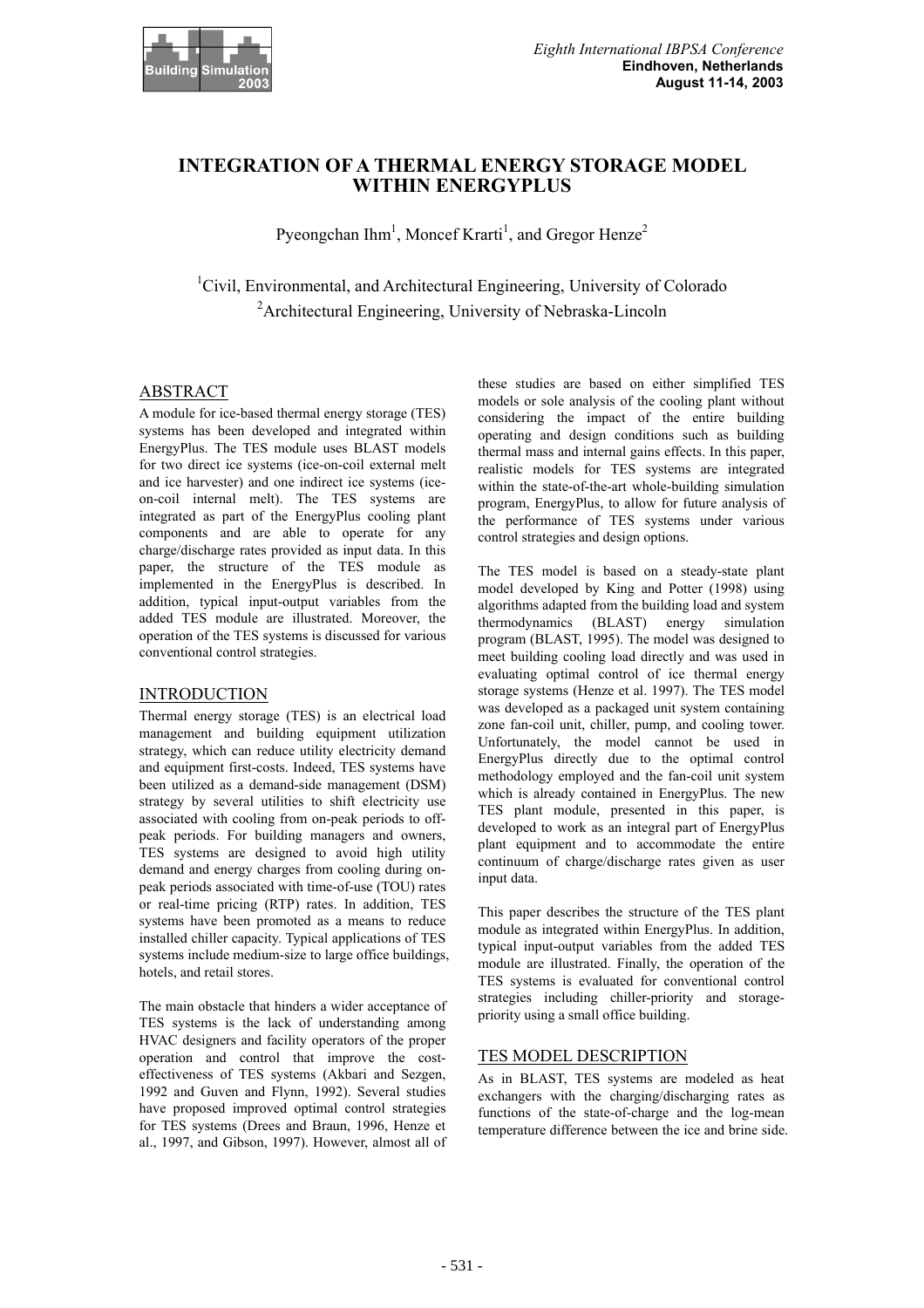The dependence on the state-of-charge is determined using a fifth-order polynomial fit to manufacturers' data. Three ice storage systems are considered in the TES module implemented in EnergyPlus: ice-on-coil internal melt ice-on-coil external melt and ice harvester. The details of the TES models and the polynomial fits are described in King and Potter (1998).

When modeling TES system in EnergyPlus, two chillers are considered in addition to the TES system: a base-load chiller to directly meet the building cooling load either during on-peak or off-peak periods, and a dedicated TES chiller to charge the TES system. The TES chiller cannot be utilized to directly meet building cooling load. The TES module integrated in EnergyPlus includes all ice-making equipment such as TES chiller, pumps, and associated cooling tower as well as the TES system. Figure 1 illustrates how the base-load chiller, the TES chiller, and the TES system are modeled as part of the Plant Supply Side Cooling Loop within EnergyPlus.



Figure 1: Integration of base-load chiller, TES chiller, and TES system models within EnergyPlus Plant Supply Side Cooling Loop.

A TES system is continuously operating over the entire range of designed charging/discharging rates. Its capacity is generally characterized by charge/discharge rate as expressed in Eq. (1):

$$
\dot{Q}_{ice} = u \frac{Q_{TES}}{\Delta t}
$$
 (1)

Where,

- $\dot{Q}_{ice}$ : TES charge(+)/discharge(-) rate [kW]
- $Q_{\text{res}}$ : TES capacity [kWh]
- charge/discharge rate [fraction] *u :*
- $\Delta t$ : simulation time interval [hour]

Three basic operation modes can be conveniently considered over the continuum of charge/discharge rates:

- Dormant mode:  $u = 0$
- Charging mode:  $u > 0$
- Discharging mode:  $u < 0$

#### Dormant mode

When the TES system is not operating, the charge/discharge rate is set to zero  $(u = 0)$  in an hourly schedule defined specifically for the TES operation. In the dormant mode, the TES module assumes that TES mass flow rate is zero, and that the outlet water temperature is the same as the inlet water temperature. In summary, there is no TES capacity to handle building cooling loads or to make ice.

#### Charging mode

In charging mode, the dedicated TES chiller integrated in the TES module produces ice at the charging rate, *u,* as long as it has sufficient icemaking capacity. Every time step,  $\Delta t$ , the level of ice in the TES system, *x,* is increased according to Eq. (2). It should be noted that the actual value of the charging rate, *u,* used in Eq. (2) may be different from user input data since it is adjusted every timestep based on the thermal and physical operational constraints of the chiller and TES system. In particular, the actual value for  $u$  is calculated by taking into account the maximum TES plant charging capacity and the maximum TES-chiller capacity to charge the TES system.

$$
x_t = u\Delta t + x_{t-\Delta t} \tag{2}
$$

Where,

current state-of-charge [fraction] *t x :*

*x*<sub>*t*- $\alpha$ </sub> : previous charging level [fraction]

Based on the actual charge rate and the estimated ice level, the TES chiller inlet water temperature is calculated every time-step using a set of user-defined outlet water temperatures in an hourly schedule. Once the inlet water temperature is calculated given the ice-making load and outlet water temperature, the electricity consumption of the TES chiller is calculated.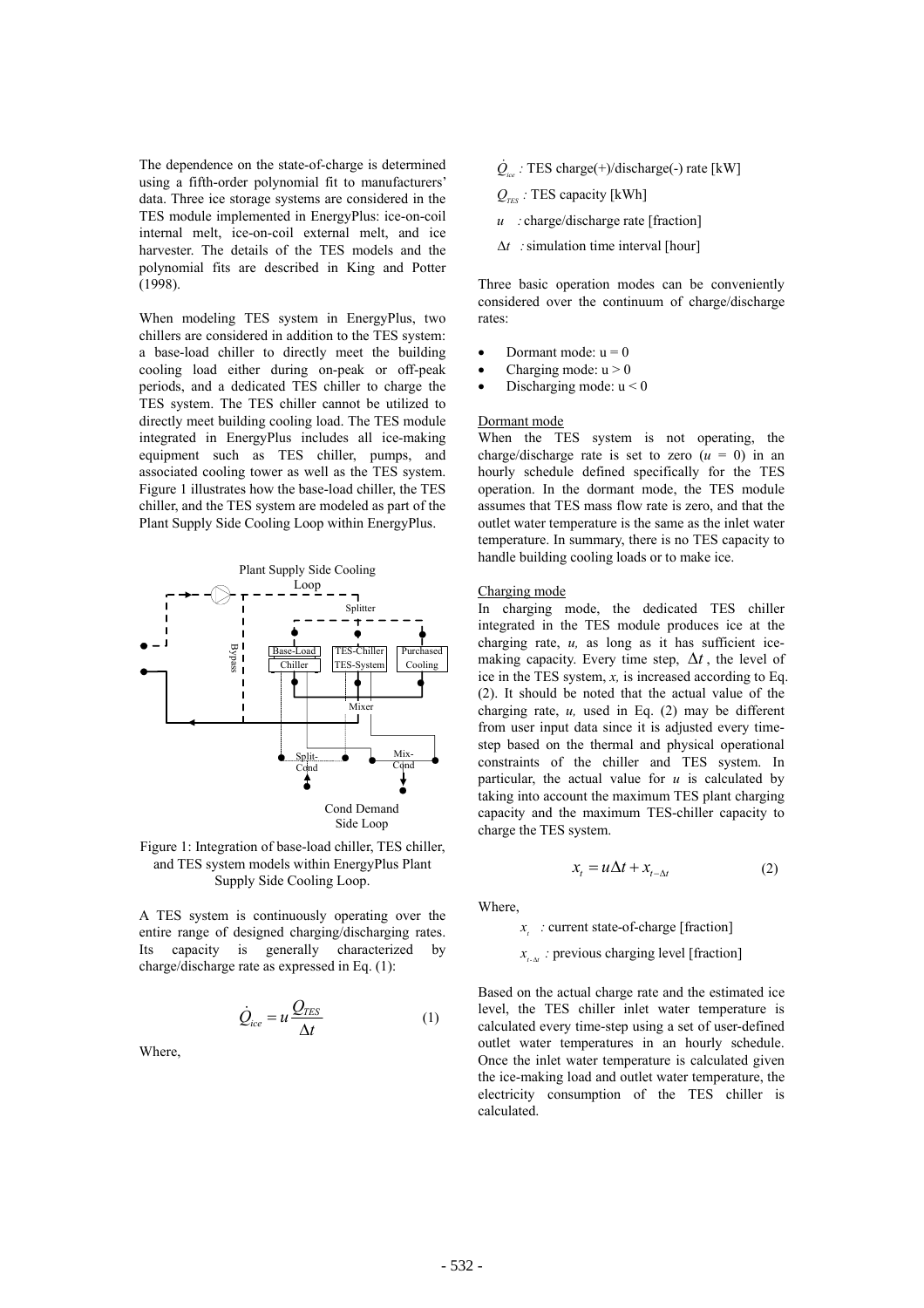### Discharging mode

The TES system provides cooling capacity to meet the cooling demand calculated by the supply side in EnergyPlus. The cooling capacity from the TES system is determined from the discharge rate,  $u (u \le 0)$ set by a user-defined hourly schedule. If the userinput discharge rate cannot be provided by the TES system due to, for instance, insufficient available capacity, an actual discharging rate *u* is determined based on the existing ice level in TES system and on the current inlet water temperature from EnergyPlus. The mass flow rate through TES is then calculated using Eq. (3) from the cooling load to be met by the TES system and the temperature difference between inlet water temperature and supply loop water setpoint temperature. Outlet water temperature is equal to the supply loop water outlet setpoint temperature. The ice level of TES plant is also adjusted using Eq. (2).

$$
\dot{m}_{ice} = \frac{\dot{Q}_{ice}}{c_{p,water}(T_{inlet} - T_{Loop\text{Steppoint}})}
$$
(3)

Where,

 $\dot{m}$  : TES water mass flow rate  $[kg/s]$ *ice*

 $Q_{\text{max}}$  : TES cooling load [W] *ice*

, *p water*  $c \quad \text{[} \text{Specific heat of water} \text{[J/kg } ^{\circ}C \text{]}$ 

 $T_{\text{max}}$  : Inlet water temperature from EnergyPlus[ $^{\circ}C$ ]  $T_{\text{inter}}$ 

: Supply loop setpoint water temperature[  $\degree$ C] *LoopSetpoint T*



Figure 2: Flow chart of operating processes and implementation of ice thermal storage plant model in EnergyPlus

## IMPLEMENTATION OF TES MODULE

Figure 2 illustrates the three TES operating modes described above as implemented in EnergyPlus. In addition, Fig. 2 indicates the interactions between the TES system and other existing systems in the EnergyPlus environment.

In particular, "*PlantLoopSupplySideManager*" module calculates the demand on the plant loop, selects the equipment that is available to meet the demand based on the plant operation scheme, and calls the equipment simulation modules (including the new TES module) to operate each piece of equipment on the loop.

The subroutine "*ManagePlantSupplySides*" in "*PlantLoopSupplySideManager*" is the main driver routine for the plant equipment simulation. Its main function is to determine which pieces of plant equipment are operating and to call the appropriate equipment simulation managers. Then, each element of plant equipment is simulated with the priority set by a user-defined building load range. After each plant simulation is completed, the loop properties such as mass flow rate, inlet water and outlet water temperatures are updated and reported as node properties in EnergyPlus.

## STRUCTURE OF THE ICE THERMAL ENERGY STORAGE MODULE

This section provides a more detailed description of the input variables as well as the general structure of the TES module.

#### Input Data

As required by the EnergyPlus programming standard, model input data are supplied by means of ASCII (text) files. Specifically, there are two files: the Input Data Dictionary (IDD) and the Input Data File (IDF). For the TES module, the input variables include the following:

- $[Name] Less than 40 characters can be used as$ the name for a particular foundation.
- [TES Type] Type of the TES system. Currently, there are three ice storage types that can be modeled including ice-on-coil internal-melt, iceon-coil external-melt, and ice harvester systems. The regression coefficients for the charging/discharging rate curves as well as the head loss for each TES system are integrated in the module to calculate the ice storage overall heat transfer coefficient.
- [TES Urate Schedule] is a charging/discharging rate schedule. The values for the charge/discharge rates should be between -1 and 1 as fractional values prescribed in a daily schedule.
- [TES Capacity  $\{kWh\}$ ] is the nominal TES system capacity.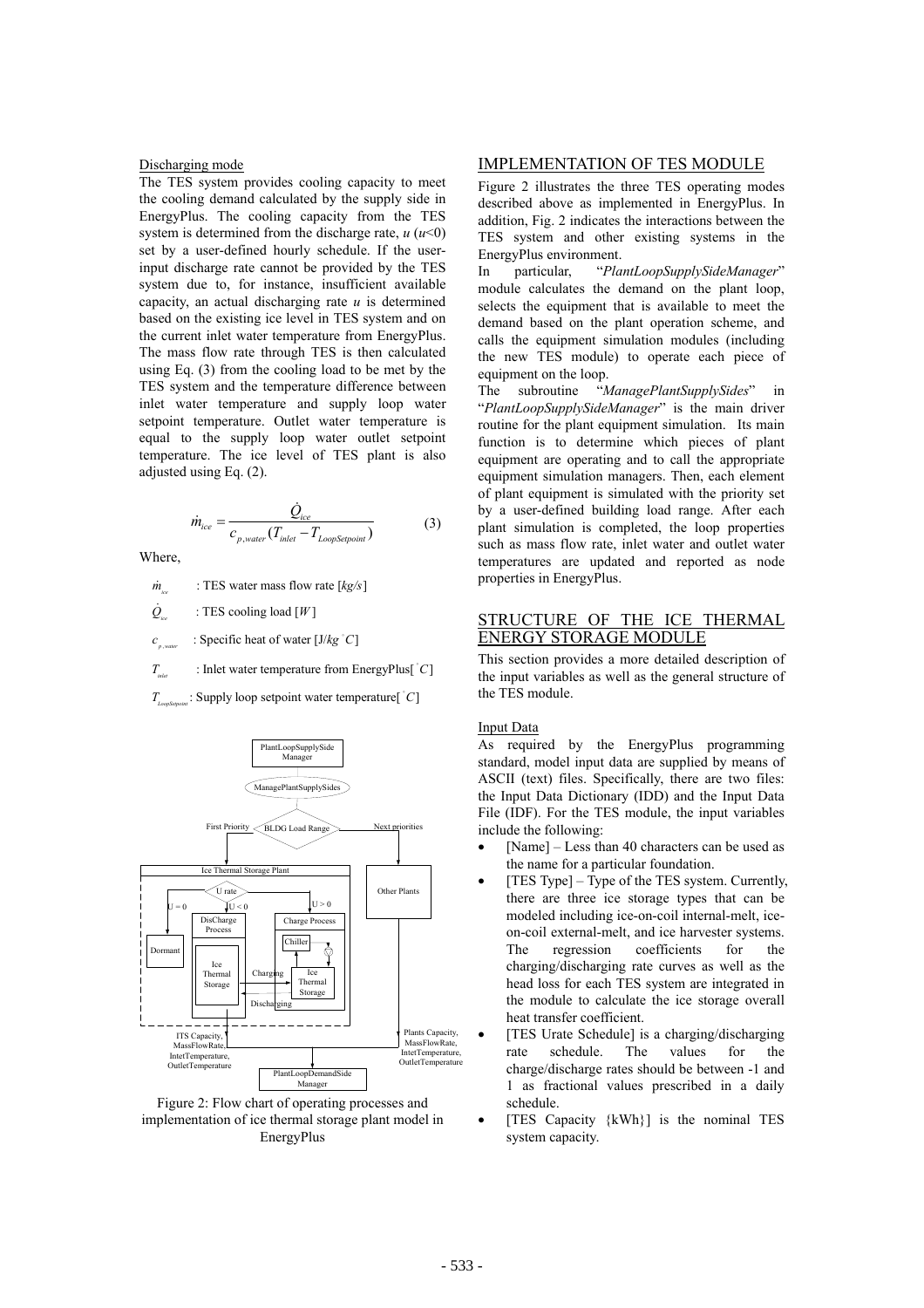- [Plant Loop Inlet Node] is a node name for the inlet side of the TES system.
- [Plant Loop Outlet Node] is a node name for the outlet side of the TES system.
- [TES Chiller Type] Type of the TES chiller. Currently, there are three electrical compressor types for the TES chiller including centrifugal, reciprocating, and screw. The TES chiller coefficients and nominal full-load power ratio are integrated in the module to obtain full-load capacity ratio, full-load power ratio, and fraction of full-load power.
- [TES Chiller Outlet Temp Schedule] Schedule to set the chiller outlet temperature. In the charging process, it is used to calculate the charging capacity for the TES system.
- [TES Chiller Capacity  $\{W\}$ ] The nominal TES-chiller capacity to make ice during the charging process.
- [TES Chiller Nominal Outlet Temperature for Ice Harvester  $\{^{\circ}C\}$  – When ice harvester system is selected, a nominal value for chiller outlet temperature needs to be provided in order to calculate the overall heat transfer coefficient for the ice harvester under the charging mode.
- [TES Chiller Nominal Inlet Temperature for Ice Harvester  $\{^{\circ}C\}$  – When ice harvester plant is selected, a nominal value for chiller inlet temperature needs to be provided in order to calculate the overall heat transfer coefficient for the ice harvester under the charging mode.
- [TES Pump Nominal Head Loss  ${m}$ ] is the nominal value for pump head loss to calculate energy consumption for the pump dedicated to the TES module.
- [TES Pump Efficiency {fraction}] is the nominal pump efficiency to calculate pump energy consumption.

### TES Module Structure

The TES module consists of several subroutines that are called from EnergyPlus or from other internal calculation routines within the TES module. Major subroutines within TES module are briefly described below:

### *IceThermalStorage Module*

The module *IceThermalStorage* simulates the performance of the TES system to meet the building cooling load from the cooling plant. This module can be included into the main program if it is to be used.

### *SimIceStorage*

The subroutine *SimIceStorage* is called by *PlantLoopSuppySide* module, which contains all of the plant modules for EnergyPlus. Access to the module and its data elements are only allowed through this subroutine. All other routines, except the routine *CalcIceStorageCapacity,* are accessed from the main driver routines.

### *GetIceStorageInput*

The input data for TES system and TES chiller are read by routine *GetIceStorageInput*. The read data are then delivered to other subroutines within the *IceThermalStorage* module.

### *CalcIceStorageCapacity* and *CalcUAIce*

These two subroutines are called at each "time step" to calculate current minimum and maximum TES system capacity and the overall TES heat transfer coefficient. Every time step, the TES capacity is updated to estimate current values for the ice level, discharging rate, and chiller outlet temperature. The routine *CalcIceStorageCapacity* is called from the module *PlantLoopSupplySideManager* to calculate the maximum and minimum TES system capacity before simulating one of the charging/discharging modes (i.e., dormant, charging, discharging).

### *CalcIceStorageDormant, CalcIceStorageCharge,* and *CalcIceStorageDischarge*

These subroutines are the main subroutines of the simulation TES module. The three subroutines are called from the subroutine *SimIceStorage* depending on user's hourly input data for charging/discharging rates.

### *UpdateNode*

After simulating the performance of the TES system, the subroutine *UpdateNode* updates outlet side node properties for the TES plant, which includes outlet water temperature and mass flow rate.

#### *RecordOutput*

The subroutine *RecordOutput* provides the results from the TES module to be reported in the EnergyPlus output file.

## RESULTS

To test the TES module as implemented in EnergyPlus, the performance of an ice storage system is evaluated under two conventional operating strategies: chiller-priority and storage-priority. A 3 zone building with a variable air volume (VAV) system is considered. Figure 3 illustrates the building and its zones. The building is located in Phoenix, Arizona. The three zones have a floor area of respectively, 18 m<sup>2</sup> (200 ft<sup>2</sup>), 18 m<sup>2</sup> (200 ft<sup>2</sup>), and 27  $m<sup>2</sup>$  (300 ft<sup>2</sup>) with a ceiling height of 3m (9 ft). The lighting and equipment power density for each zone is set to be 22  $\text{W/m}^2$  (2  $\text{W/ft}^2$ ) and 54  $\text{W/m}^2$  (5  $\text{W/ft}^2$ ), respectively. A centrifugal TES chiller with a capacity of 24 kW (6.76 ton) and an ice-on-coil internal melt ice storage system with a capacity of 80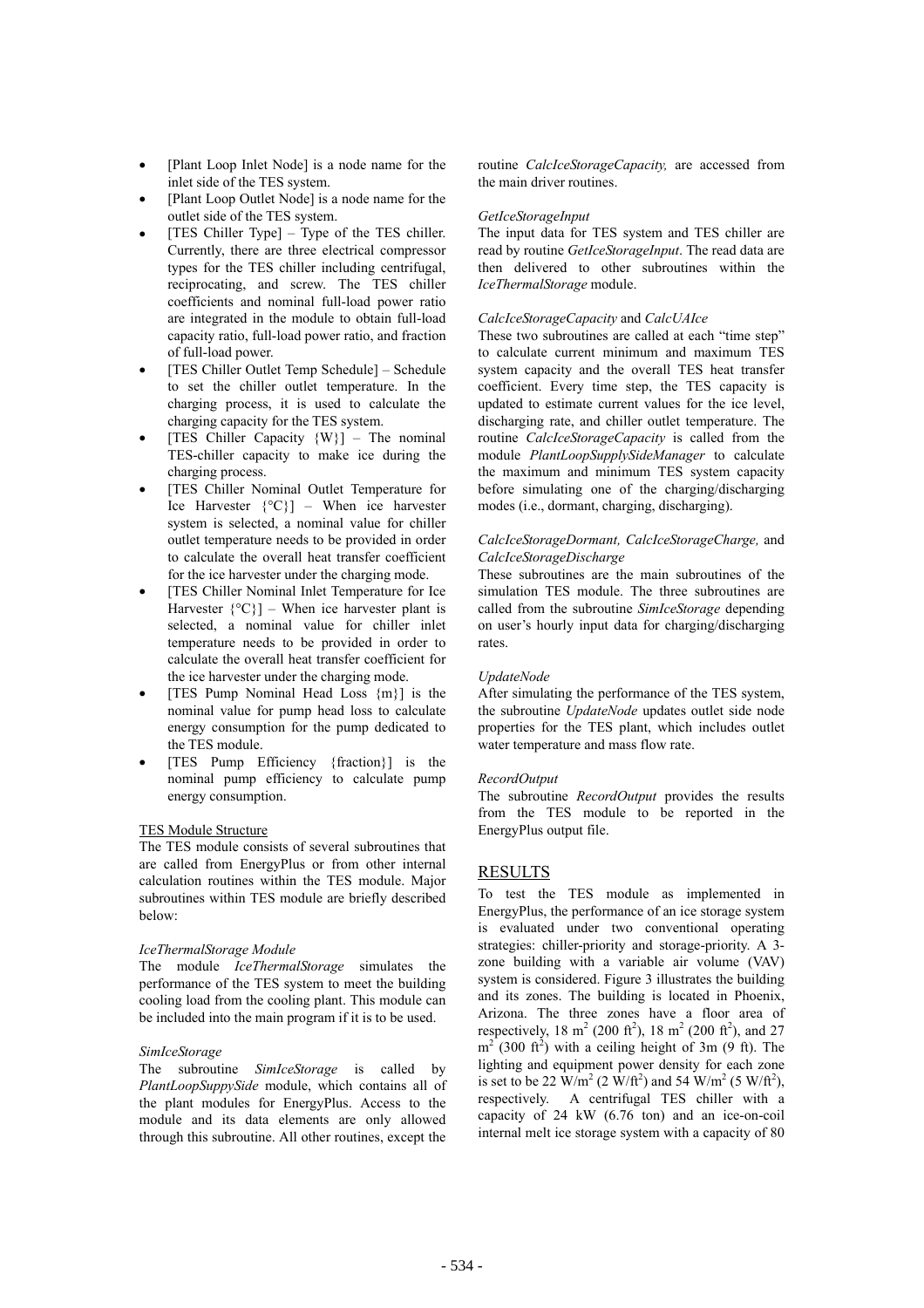kWh (22.5 ton-hr) are added to the building cooling plant which includes a centrifugal base-load chiller with a capacity of 40 kW (11.4 ton).

Table 1 provides the schedules for the indoor temperature set-point and the electricity charges considered in the analysis. Various one-day simulations are performed using EnergyPlus to determine the energy use and energy cost of cooling the building in July 21 with and without the TES system. Table 2 illustrates a typical output report generated by EnergyPlus to assess the performance of the TES system.

Figures 4 and 5 present the hourly variations of TES inventory level, charge/discharge rate, and chiller electricity use for chiller-priority control and storagepriority control, respectively. The chiller electricity use is attributed to the TES chiller during unoccupied period and to the base-load chiller during occupied period. For both control strategies, the TES ice level increases up to about 90% during unoccupied period (from 1 a.m. to 7 a.m.). During on-peak period, chiller-priority control decreases the ice level since the TES system is used to partially meet building cooling load. As depicted in Figure 4, the remaining ice level is about 63% at the end of the day. The ice tank is recharged during the off-peak period so that excess storage capacity remains at the end of the day.

In the case of storage-priority control, the ice is completely melted at the end of the on-peak period. As depicted in Figure 5, the chiller has to be operated to meet a portion of building cooling load during all hours the on-peak period due to the limited storage capacity of the TES system. It should be noted that to be effective, storage-priority control requires some forecasting of building cooling load.

The impact of EnergyPlus simulation time step is evaluated using storage-priority control. Table 3 summarizes the building energy use and energy cost obtained for various simulation time steps. The results indicate that both energy use and energy cost increase slightly when EnergyPlus simulation time step is decreased. However, the selection of the timestep has a minimal effect on estimating building energy use and energy cost.

Figure 6 compares the hourly variation of the chiller electricity use to cool the 3-zone building with and without the TES system (operated with storagepriority control). Three sizes for TES storage system and TES chiller are considered in the analysis: 80 kWh (22.5 ton-hr) and 24 kW (6.8 ton), 140 kWh (39.4 ton-hr) and 42 kW (11.9 ton), and 200 kWh  $(56.3 \text{ ton-hr})$  and  $60 \text{ kW}$   $(17.0 \text{ ton})$ . Figure 6 clearly shows that chiller electricity demand can be reduced

significantly during on-peak period by increasing the capacity of the TES plant.

Table 4 lists the building energy use and energy cost for various control strategies and TES system sizes. As indicated in Table 4, the use of a TES system increases the energy use but decreases on-peak demand. Storage priority control leads to more savings than chiller priority control. In particular, the total electricity charges for the building can be reduced by 45 % when storage-priority control is applied to operate sufficiently large TES system.



Figure 3: Illustration of 3-zone building model

Table 1 Daily schedule for building cooling temperature setpoint and energy and demand charges

| Period                              | Cooling<br>Setpoint<br>(Lower<br>Limit) | Cooling<br>Setpoint<br>(Higher<br>Limit) | Demand<br>Charge<br>Rate | Energy<br>Charge<br>Rate |
|-------------------------------------|-----------------------------------------|------------------------------------------|--------------------------|--------------------------|
| Off-Peak:<br>6 p.m. $-7$<br>a.m.    | $15^{\circ}$ C                          | $45^{\circ}$ C                           | \$0                      | \$0.05                   |
| $On-Peak$ :<br>$8 a.m. - 5$<br>p.m. | 20 °C                                   | 24 °C                                    | \$10                     | \$0.20                   |



Figure 4: Performance of the TES system using chiller-priority control: charge/discharge rate, ice level and chiller energy use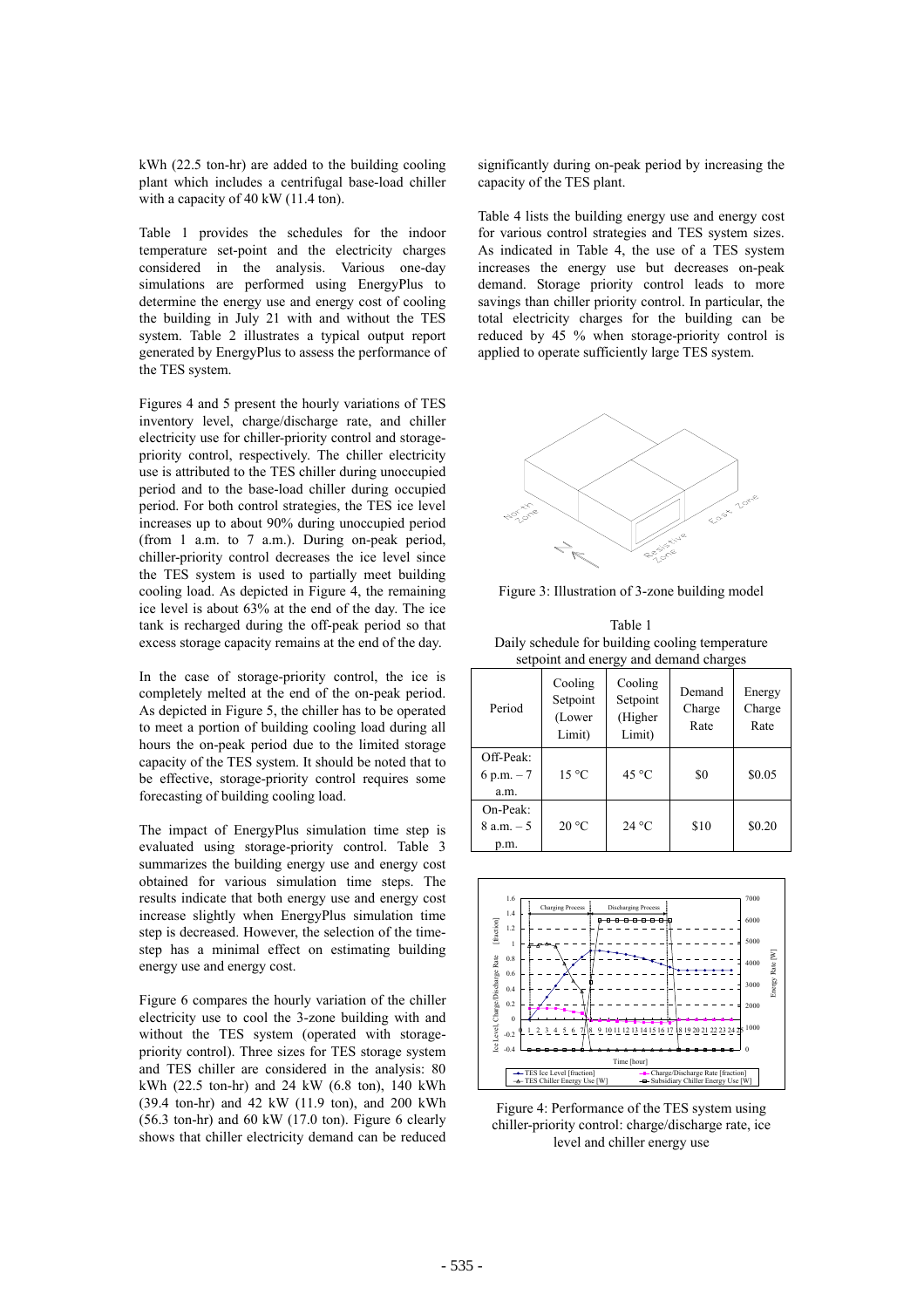| Energy, ITS     |          |          |          |                |         |          |          | 3947697  | 451197     | 4267875  | 523894   | 7161720  | 8375593  | 10457480 | 10838433 | 11798900 | 12518844 |                    |                         |                                      |                                          |          |          |          |
|-----------------|----------|----------|----------|----------------|---------|----------|----------|----------|------------|----------|----------|----------|----------|----------|----------|----------|----------|--------------------|-------------------------|--------------------------------------|------------------------------------------|----------|----------|----------|
| Qdot, ITS       | $\circ$  |          |          |                |         | $\circ$  | $\circ$  | 1097     | 1253       | 1186     | 1455     | 1989     | 2327     | 2905     | 3011     | 3277     | 3477     |                    |                         |                                      |                                          |          |          |          |
| Toutlet, ITS    | 7.00     | 7.00     | 7.00     | 7.00           | 7.00    | 7.00     | 7.00     | 19.39    | 6.67       | 6.67     | 6.67     | 6.67     | 6.67     | 6.67     | 6.67     | 6.67     | 6.67     | 7.00               | 7.00                    | 7.00                                 | 7.00                                     | 7.00     | 7.00     | 7.00     |
| Tinlet, ITS     | 00<br>-  | 7.00     | 7.00     | 7.00           | 7.00    | 7.00     | 7.00     | 21.75    | 20.13      | 20.19    | 20.16    | 20.12    | 20.14    | 20.10    | 20.20    | 20.21    | 20.22    | 7.00               | 7.00                    | 7.00                                 | 7.00                                     | 7.00     | 7.00     | 7.00     |
| Mdot, ITS       |          |          |          |                |         |          |          | .0184    | .0223<br>ċ | .0210    | .0258    | 0.0354   | .0413    | .0517    | .0532    | .0579    | 0.0614   | $\circ$            |                         |                                      |                                          |          |          |          |
| TotEnergy       | 19973188 | 20426774 | 20738605 | 20034574       | 6654024 | 13299244 | 11203541 | $\circ$  |            |          |          |          |          |          |          |          |          |                    |                         |                                      |                                          |          |          |          |
| TotPower        | 5548     | 5674     | 5761     | 5955           | 4626    | 3694     | 3112     | $\circ$  |            |          |          |          |          |          |          |          |          |                    |                         |                                      |                                          |          |          |          |
| <b>CTP</b>      | E P      | 420      | 423      | 420            | 357     | 285      | 235      |          |            |          |          |          |          |          |          |          |          |                    |                         |                                      |                                          |          |          |          |
| ů               | 4808     | .819     | 4904     | .789           | 3984    | 8183     | :692     | $\circ$  |            |          |          |          |          |          |          |          |          |                    |                         |                                      |                                          |          |          |          |
| PP<br>CP        | 329      | 435      | 434      | 357            | 285     | 227      | 185      |          |            |          |          |          |          |          |          |          |          |                    |                         |                                      |                                          |          |          |          |
| Toutlet, CH     | 7        | ĭ        |          |                |         |          |          |          |            |          |          |          |          |          |          |          |          |                    |                         |                                      |                                          |          |          |          |
| 3<br>$T$ inlet, | $-0.10$  | $-0.95$  | $-2.27$  | $-3.45$        | $-3.99$ | $-3.99$  | $-3.99$  | 0.00     | 0.00       | 0.00     | $\circ$  |          |          |          |          |          |          |                    |                         |                                      |                                          |          |          |          |
| Mdot, C         | 0.713    |          | 0.9396   |                |         | 0.491    | 0.401    | 0.0000   | 0.0001     | 0.0000   | $\circ$  |          |          |          |          |          |          |                    |                         |                                      |                                          |          |          |          |
| Uact            | 0.145    | .150     | 0.150    | <sup>150</sup> | .129    | 0.103    | 0.084    | $-0.014$ | $-0.016$   | $-0.015$ | $-0.018$ | $-0.025$ | $-0.029$ | $-0.036$ | $-0.038$ | $-0.041$ | $-0.043$ |                    | $\circ$ $\circ$ $\circ$ |                                      | $\circ$                                  | $\circ$  |          |          |
| Uin             | 0.150    | .150     | 0.150    | .150           | .150    | 0.150    | 0.150    | $-0.10$  | $-0.10$    | $-0.10$  | $-0.100$ | $-0.100$ | $-0.100$ | $-0.100$ | $-0.100$ | $-0.100$ | $-0.100$ | $-0.100$           | $-0.100$                | $-0.100$                             | $-0.101$                                 | $-0.100$ | $-0.100$ | $-0.100$ |
| Xact            |          | .145     | 0.295    | 0.445          | 0.595   | 0.724    | 0.827    | 0.911    | 0.911      | 0.895    | 0.880    | 0.862    | 0.837    | 0.808    | 0.772    | 0.734    | 1.693    | 0.650              | 0.650                   | 0.650                                | 0.650                                    | 0.650    | 1.650    | 0.650    |
| HOUT            |          |          |          |                | ഗ       | $\circ$  |          | $\infty$ | $\circ$    | $\Xi$    |          |          |          | 14       |          |          |          | $\frac{\infty}{1}$ | 19                      | $\stackrel{\circ}{\scriptstyle\sim}$ | $\begin{array}{c} 74 \\ 240 \end{array}$ |          |          |          |
|                 |          |          |          |                |         |          |          |          |            |          |          |          |          |          |          |          |          |                    |                         |                                      |                                          |          |          |          |

Table 2: Typical EnergyPlus output report for the TES module using a chiller priority control. Table 2: Typical EnergyPlus output report for the TES module using a chiller priority control.

Where,

- Xact: Ice Thermal Storage Starting Fraction [fraction] Xact: Ice Thermal Storage Starting Fraction [fraction]
- $\bullet$  Uin: Ice Thermal Storage Dis(-)/Charge(+) U Input Hour [fraction] Uin: Ice Thermal Storage Dis(-)/Charge(+) U Input Hour [fraction]
- $\bullet$  Uact: Ice Thermal Storage Dis(-)/Charge(+) U Current Hour [fraction] Uact: Ice Thermal Storage Dis(-)/Charge(+) U Current Hour [fraction]
	- $\bullet$  Mdot, CH: Ice Thermal Storage CHILLER Water mass flow rate [kg/s] Mdot, CH: Ice Thermal Storage CHILLER Water mass flow rate [kg/s]
- Tinlet, CH: Ice Thermal Storage CHILLER Water Inlet Temp [°C]  $\bullet$  Tinlet, CH: Ice Thermal Storage CHILLER Water Inlet Temp  $[^{\circ}C]$ 
	- Toutlet, CH: Ice Thermal Storage CHILLER Water Outlet Temp [°C]
		- Toutlet, CH: Ice Thermal Storage CHILLER Water Outlet Temp [°C]
			- $\bullet$  CPP: Ice Thermal Storage CHILLER Pump Power  $[W]$ CPP: Ice Thermal Storage CHILLER Pump Power [W]
				- CP: Ice Thermal Storage CHILLER Chiller Power [W]
					- $\bullet$  CP: Ice Thermal Storage CHILLER Chiller Power  $\lfloor W \rfloor$
- $\bullet$  CTP: Ice Thermal Storage CHILLER Tower Power  $[N]$ CTP: Ice Thermal Storage CHILLER Tower Power [W]
- TotPower: Ice Thermal Storage CHILLER Total Power [W] TotPower: Ice Thermal Storage CHILLER Total Power [W]
- TotEnergy: Ice Thermal Storage CHILLER Total Power Consumption [J] • TotEnergy: Ice Thermal Storage CHILLER Total Power Consumption [J]
	- Mdot,ITS: Ice Thermal Storage ITS Water mass flow rate [kg/s]<br>Tinlet,ITS: Ice Thermal Storage ITS Water Inlet Temp [°C] **Mdot,ITS: Ice Thermal Storage ITS Water mass flow rate [kg/s]** 
		- $\bullet$  Tinlet,ITS: Ice Thermal Storage ITS Water Inlet Temp  $[^{\circ}C]$ 
			- Toutlet,ITS: Ice Thermal Storage ITS Water Outlet Temp [°C]  $\bullet$  Toutlet,ITS: Ice Thermal Storage ITS Water Outlet Temp  $[^{\circ}C]$ 
				- Qdot, ITS: Ice Thermal Storage ITS Cooling Rate [W]  $\bullet$  Qdot, ITS: Ice Thermal Storage ITS Cooling Rate  $[W]$ 
					- Energy, ITS: Ice Thermal Storage ITS Cooling Energy [J] • Energy,ITS: Ice Thermal Storage ITS Cooling Energy [J]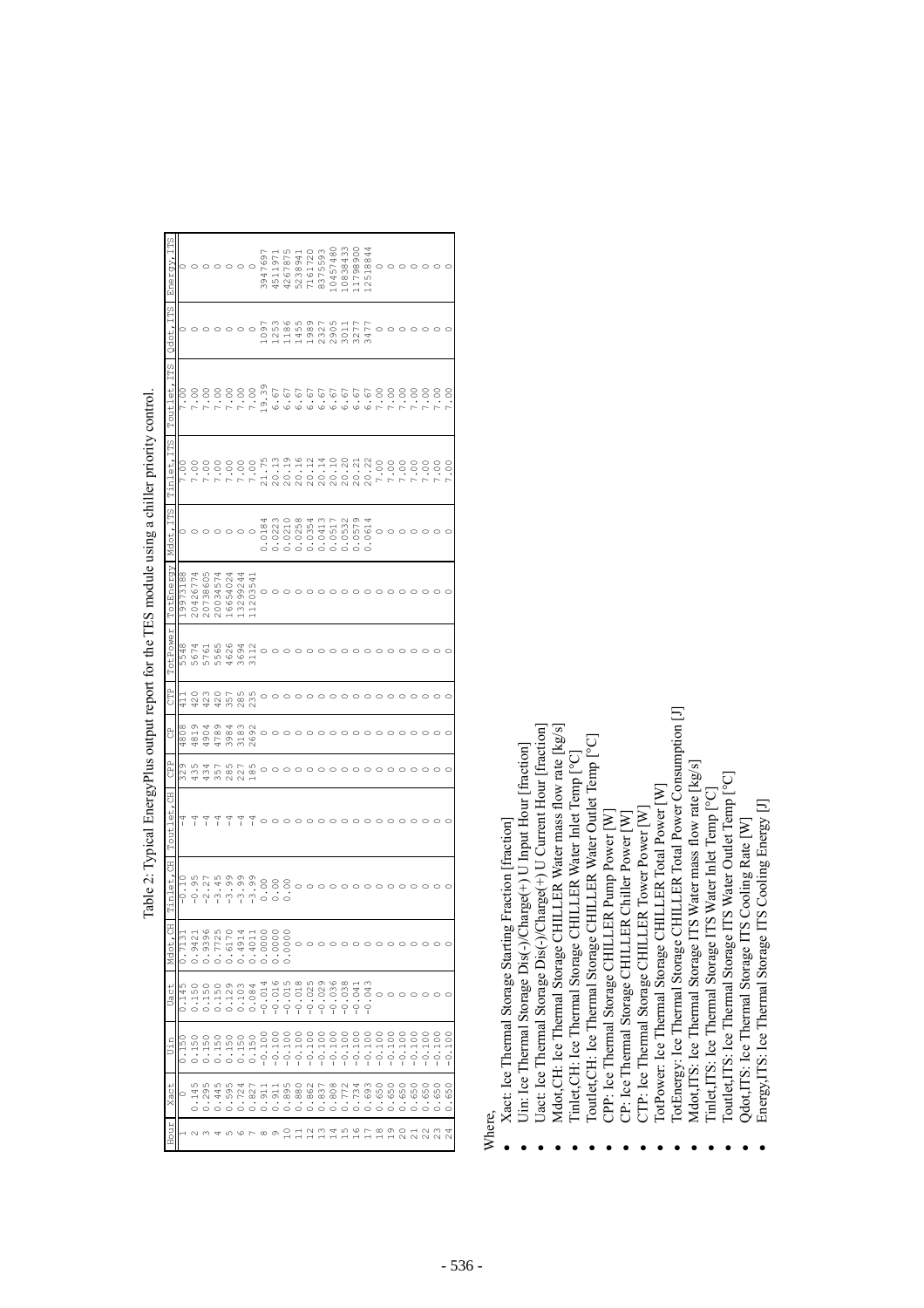

Figure 5: Performance of the TES system using storage-priority: charge/discharge rate, ice level and chiller energy use



Figure 6: Chiller electricity use for with/without TES plant on July 21 in Phoenix, Arizona

## SUMMARY

A thermal energy storage module based on BLAST models for three ice storage systems has been developed and integrated into EnergyPlus. The subroutines as well as the input/output variables of the TES module have been described in this paper. The developed TES module was tested and evaluated using a 3-zone building model. The potential cost savings attributed to the use of TES system are evaluated for various conventional control strategies and TES chiller and storage tank sizes. While conventional controls can save energy cost, better control strategies should be considered and evaluated for TES systems. The integration of TES module in combination with the integration of optimization routines within EnergyPlus, as described in a companion paper (Zhou et al, 2003), provides HVAC designers and facility operators with an effective simulation environment to determine the best control strategy for a specific building equipped with a TES system.

## ACKNOWLEDGMENT

The authors gratefully acknowledge the support of this work through U.S. Department of Energy Cooperative Agreement No. DE-FC26-01NT41255.

| Table 3                                            |
|----------------------------------------------------|
| Building energy use and energy cost for the 3-zone |
| building with TES system operated using storage-   |
| priority control for various simulation time steps |
| during July 21, in Phoenix, Arizona.               |

| Time<br>Interval | On-Peak<br><b>Energy Use</b><br>Demand<br>[kWh]<br>[kW] |       | <b>Total Cost</b><br>(S) |  |  |  |
|------------------|---------------------------------------------------------|-------|--------------------------|--|--|--|
| $60 \text{ min}$ | 141.91                                                  | 11.43 | 26.64                    |  |  |  |
| $30 \text{ min}$ | 144.68                                                  | 12.72 | 27.47                    |  |  |  |
| $20 \text{ min}$ | 144.97                                                  | 12.98 | 27.64                    |  |  |  |
| $15 \text{ min}$ | 144.83                                                  | 13.07 | 27.66                    |  |  |  |
| $10 \text{ min}$ | 144.78                                                  | 13.13 | 27.68                    |  |  |  |

### Table 4

Building energy use and energy cost for the 3-zone building with and without TES system during July 21, in Phoenix, Arizona.

| Control               | Sub/TES<br>Chiller<br>(kW) | <b>TES</b><br>Tank<br>(kWh) | Energy<br>Use<br>[kWh] | On-<br>Peak<br>Demand<br>[kW] | Total<br>Cost<br>$(\$)$ | Savings<br>$(\%)$ |
|-----------------------|----------------------------|-----------------------------|------------------------|-------------------------------|-------------------------|-------------------|
| Without<br><b>TES</b> | 40/na                      | n/a                         | 139.29                 | 14.63                         | 32.05                   | n/a               |
| Chiller-<br>Priority  | 40/24                      | 80                          | 164.19                 | 13.24                         | 31.47                   | $\overline{2}$    |
| Storage-<br>Priority  | 40/24                      | 80                          | 141.91                 | 11.43                         | 26.64                   | 17                |
| Storage-<br>Priority  | 40/42                      | 140                         | 147.76                 | 9.22                          | 23.04                   | 28                |
| Storage-<br>Priority  | 40/60                      | 200                         | 144.27                 | 6.23                          | 17.51                   | 45                |

## REFERENCES

Akbari, H. and Sezgen, O. 1992. "Case Studies of Thermal Energy Systems: Evaluation and Verification of System Performance", LBL-30582, Lawrence Berkeley Laboratory, University of California, Energy and Environment Division, Berkeley, CA.

BLAST Support Office 1995. Building load and system thermodynamics (BLAST) user manual and source code, University of Illinois at Urbana-Champaign, Urbana, IL.

Drees, K.H. and Braun, J.E. 1996. "Development and Evaluation of a Rule-based Control Strategy for Ice Storage Systems", *International Journal of HVAC&R Research*, Vol. 2 (4), pp: 312-336.